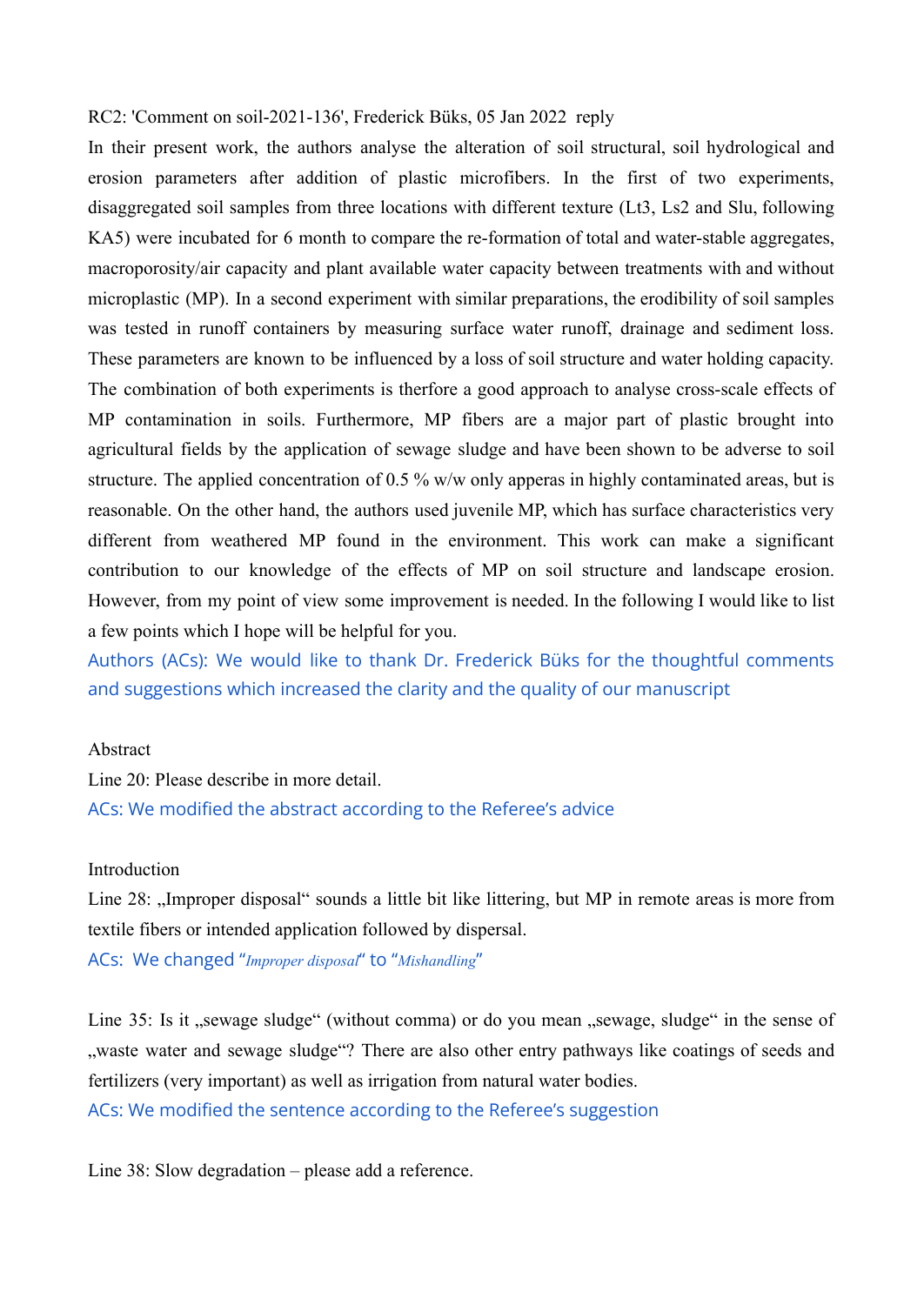ACs: We added the following reference in the revised manuscript: O'Kelly, et al. 2021 (O'Kelly, B.C., El-Zein, A., Liu, X., Patel, A., Fei, X., Sharma, S., ... & Singh, D.N. (2021). Microplastics in soils: An environmental geotechnics perspective. Environmental Geotechnics, 40(XXXX), 1-33)

Line 42: … percolation, cryoturbation, peloturbation. ACs: We included "*cryoturbation etc.*" in the revised text

Line 46: They are related, cancel "more or less strictly". ACs: We modified the text according to the Reviewer's comment

Line 56: This work is more on changed soil properties than the underlying processes. ACs: We modified the text according to the Reviewer's comment

Lines 58-59: Is the expected impact assumed to be positive or adverse? Why do you assume that the fragile soils (I think you mean the sandy Alfisol) are suffering the most from MP? I guess, that soils with a high capability of aggregation would be more susceptible. Please deduce your hypothesis.

ACs: Many thanks for this very good point. We modified the text from: " *The underlying hypotheses are: 1) the impact of microplastic contamination on physical soil properties and hydrological processes* differs with soil type, with more marked effects in the more "fragile" ones; 2) microplastic contamination, negatively affecting the structural state of the soil, increases the extent of soil erosion" to: "The underlying hypotheses are: i)polyester MP fiber contamination, negatively affecting the structural state of the soil, increases the extent of soil *erosion; ii) the adverse impact of polyester MP fiber contamination on physical soil properties and hydrological* processes differs with soil type, with more marked effects on soils that are characterised by a low aggregation ability. In *these soils the presence of MP fibers could substantially increase the susceptibility to the erosion processes*"

## Material and Methods

In general: The comparison of only the  $t = 6$  month data is sufficiant, but  $t = 0$  data would be nice. ACs: We agree with the Referee. Surely comparison at t=0, as well as other time points, would have been beneficial , but the amount of work would have become unmanageable.

#### Line  $68$ : What is  $\text{``good''}$ ?

ACs: We meant a well-structured soil. We changed the text from: "*a good and stable structure*" to: "*The sampled soil is well-structured, with a clay texture…*". We have modified this part by firstly reporting the general characteristics of the three soil types and then the specific traits of the sampled soils

Line 69: What are "other elements of fertility"?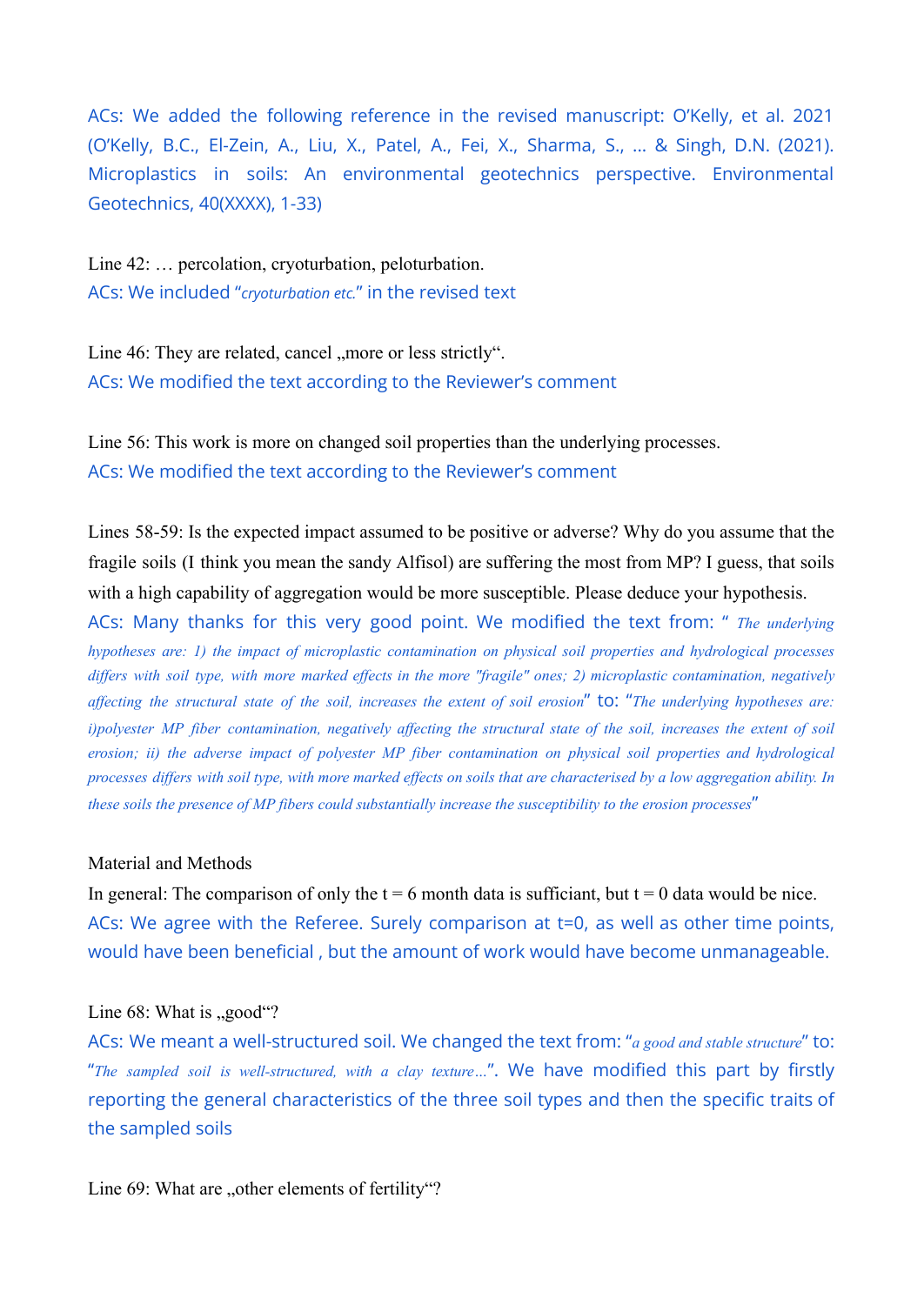# ACs: We specified the other elements of fertility: "*(P, K, N, etc)*"

Line 81: N concentrations change very fastly after sampling due to microbial processes. Is that measurement important for the underlying work?

ACs: Since Total N is mostly organic, it does not change so quickly (so that it is usually considered as a soil fertility index). The quickly changing forms are the inorganic ones (NO<sub>3</sub><sup>\*</sup>, NH<sub>4</sub><sup>+</sup>) which are a small fraction of the Total N. Those changes are mostly due to the uptake by plants and soil microbiome, and environmental dispersion (volatilization, percolation, etc.)

#### Table 1: It would be helpful to add a column "texture" using KA5 (Lt3, Ls2, Slu) or SSM.

ACs: We used the USDA soil texture classification as it is one of the most used classification systems. We added more information in Table 1 ("*Clay, Silt, and Sand were classified* according to USDA (Clay  $\leq 2\mu$ m, Silt 2-50  $\mu$ m, and Sand 50-2000  $\mu$ m);") and in the text: "Particle size distribution was *determined using conventional methods and soil texture according to USDA (Gee & [Bauder,](https://www.zotero.org/google-docs/?cbRdzA) 1986)*."

Line 96: Are the soil macroaggregates entirely disaggregated by the blender? And do you expect significant comminution of fibers during the blending?

ACs: Many thanks for this request of clarification. We cannot exclude that the blender had an effect on soil macroaggregates. However, we think that it did not affect the robustness of our results, since the same disturbance was applied to both the control and the MP treatments and we evaluated the effects of MP fibers on soil aggregation after circa 6 months of incubation regardless of the initial aggregation status.

Concerning the effect of the blender on the MP fibers size, we have already clarified this point in the reply to the Referee #1 as follows: "We used the blender in order to provide a homogenous distribution of the plastic material in the soil. It is not so easy to chop fibers, this requires special equipment, since the fibers are very malleable. Nevertheless, before setting the protocol, we have done several tests varying the mixing time and we evaluated the fiber status using a stereomicroscope. The visual image analysis of our protocol showed that changes to fibers shape, form and size were negligible. We added the following information in the new version of the manuscript: "*We chose to incorporate the fibers into the soil using a blender to provide* a more homogeneous distribution of the fibers in the soil. We tested the impact of mixing time to establish a protocol which ensured a homogeneous distribution of the polyester MP fibers into the soil, and that preserved the integrity of the MP fibers (which was evaluated through visual inspection using a stereo microscope Zeiss Stemi 2000-C; Fig. 1a  $and b)$ .""

#### Figure 1, a): Why do the 3 soils have 4 colors?

ACs: We wish to thank the Reviewer for having noted this inconsistency. Experiment 1 (Impact of microplastic on soil properties) belongs to a much bigger experiment where we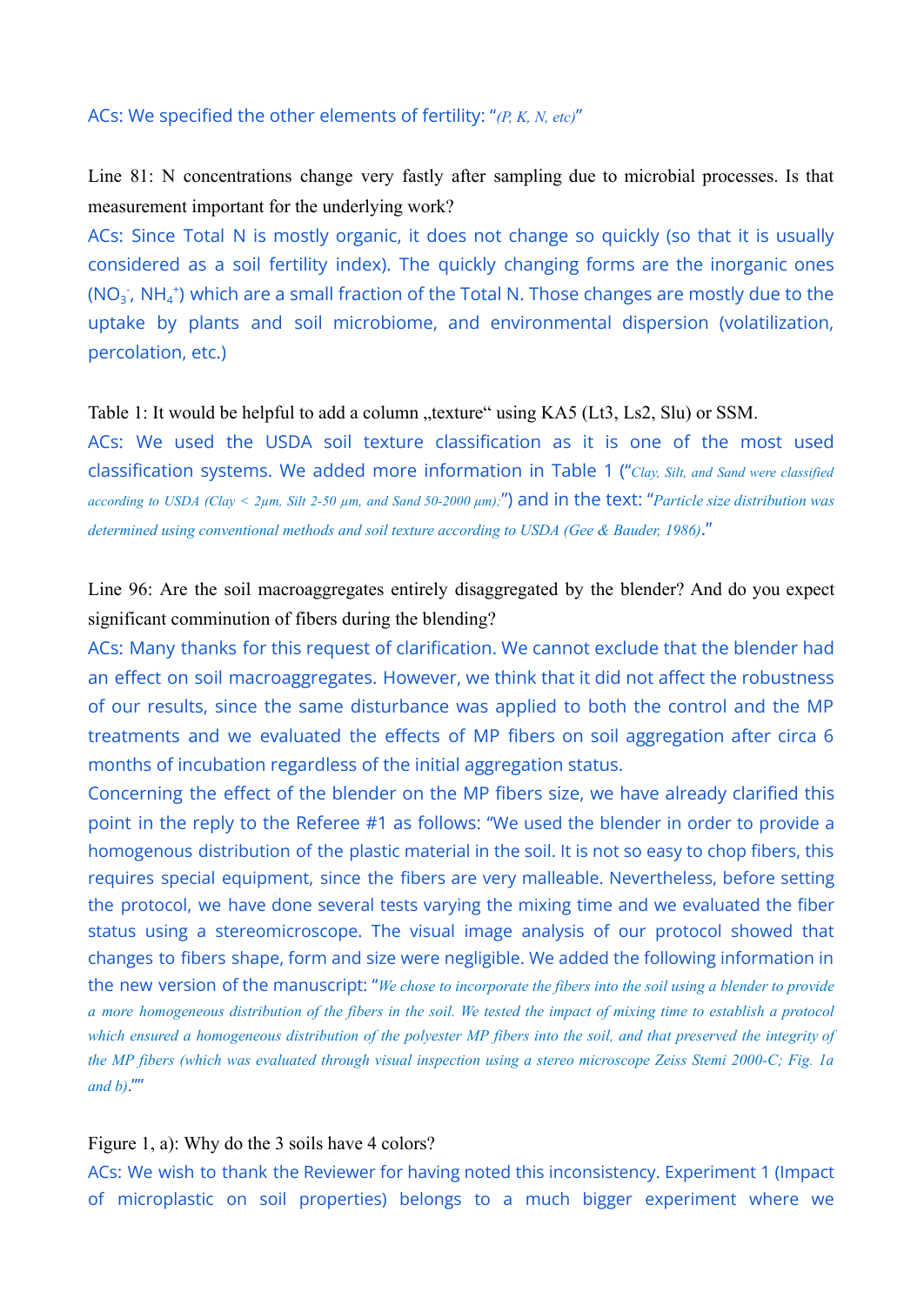investigated the effects of MP fibers in several soil types. Here we reported only the results for the three soils in which we have also measured the soil erosion. We changed the fig.1 leaving only the soils used in the present study

Line 108-109: I think, a "dry-out event" applied to all samples is no problem in this case, and I agree with referee #1 to leave that out.

ACs: We have removed this part from the revised version of the manuscript

## Line 112-113: Why 8 control replicates and only 4 with MP?

ACs: We are aware that we have an unbalanced design. As we analysed our data with dabestR package, the treatment units have to be drawn repeatedly to be paired up all with the control units. This increases the statistical power to detect patterns in the data. We appreciate the clear visualization and identification of the direction of treatment effects that we can obtain from this method. To evaluate the bootstrap results, we decided to run "classical" statistical models with a strict p-value cutoff; for this we used the "nlme" package (Pinheiro et al., 2018) with implemented varIdDent() function. When both approaches come to the same conclusion, we must assume that this pattern is robust

Line 114-141: This section is a bit confusing. Why do you measure so many  $\theta$  values and use van Genuchten, if you only need the saturated value, field capacity and the permanent wilting point? What is , the value determined at h=-1 m after oven-drying" (after oven-drying, there is pF  $6.5$ )? Why is there an oven-drying in between (which probably disturbs binding factors within the soil aggregates), and can you ensure that the re-packing of samples do not destroy soil structure (and thereby alters the soil hydrological properties)?

ACs: Many thanks for this request of clarification. The van Genuchten relationship was fitted to several measured *θ* values to have estimates of volumetric water content at saturation, -0.1, -1 (i.e., field capacity) and -150 m (i.e. permanent wilting point) that accounted for a larger experimental information and can therefore be considered less affected by the experimental error and hence more reliable.

We changed the text from "*The volumetric water content, θ (m <sup>3</sup> m -3), at each equilibrium stage was calculated* by adding the drained volumes to the value determined at  $h = -1$  m after oven-drying " to "The volumetric water content,  $\theta$  (m<sup>3</sup> m<sup>-3</sup>), at each equilibrium stage was calculated by adding the drained volumes to the final  $\theta$  value *corresponding to*  $h = -1$  *m that was determined by oven-drying the samples at* 105°C".

We agree that an oven-drying in between the hanging water columns and the pressure plate measurements could be a factor of disturbance. However, we decided to use relatively large sample volumes (ca 100  $\text{cm}^3$ ) for the tension plate apparatus in order to have a more accurate estimation of the possible effects of soil aggregates in the wet range of the soil water retention curve (i.e., from saturation to -1 m). At lower pressure head values, the soil structure has much less influence and water retention is mainly determined by soil texture that is not affected by oven-drying at 105 °C. In any case, to verify that the re-packing of samples did not alter the soil hydrological properties,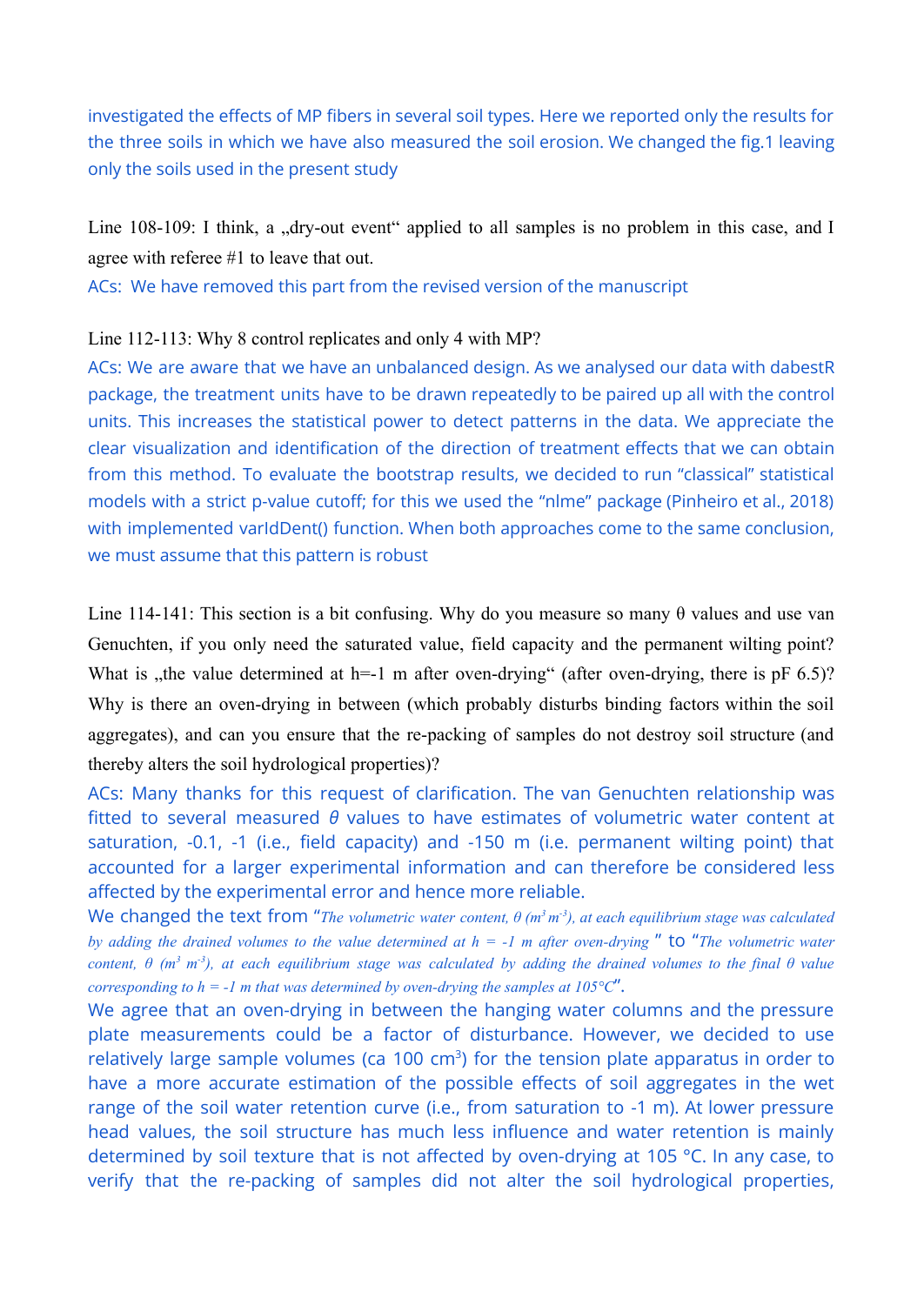determination of volumetric water content at  $h = -1$  m was included in pressure plate experiments for comparison with the *θ* value measured at the same potential in the tension plate apparatus. Overall, the differences between the *θ* values determined at *h* =-1 m by the two applied techniques were negligible

Lines 135-136: Macroporosity and air capacity are both defined as the pore space of macropores  $(50µm)$ , which are permanently drained due to their low matrix potential. This pore diameter corresponds to pF 1.8. Please explain your choice of pF 1 (0.1 m hydrostatic head) and pF 2 (1 m hydrostatic head).

ACs: We are aware of the different suggested classifications to distinguish between macropores and meso/micropores. However, we decided to use the well-known and accepted definition given by Reynolds et al. (2002) which suggests that macropores are pores that drain at a pressure head of -0.1 m (corresponding to an equivalent diameter of 300 µm)

Line 143: Here, the measurement of soil structure needs a clarification. What is the parameter? (I think, water stable plus water labile aggregates?)

ACs: We modified the terminology and replaced "*soil structure*" (which is a vague concept) with "*soil aggregation*"

Line 144: Dry-sieving can destroy macroaggregates especially in sandy soils. The subsequent application of wet-sieving to the same samples can lead to artifacts, as the less stable WSA could have been destroyed and the %WSA reduced.

ACs: Many thanks, this is a really good point. We agree and we would have liked to analyse different soil subsamples, however the limited amount of soil per each experimental unit forced us to repeat the measurement on the same soil sub-sample. In any case, aggregates that were destroyed already during the dry-sieving are certainly not stable during the wet-sieving (which is exactly the same as the dry-sieving plus the water valve opened). Moreover, as we compared the effects of microplastic within each soil type, possible artefacts due to this methodological approach would have very limited effects. In addition, our goal was to investigate on the one hand the particle size distribution (obtained through the dry-sieving) and on the other hand the water stability of such aggregates, which we investigated through the wet sieving. Moreover, we quantified the newly formed aggregates and their stability in water by investigating the fraction  $>600 \mu m$ 

Line 146: If the soil macroaggregates were entirely disaggregated, also the other size classes >250µm give information on newly built macroaggregates.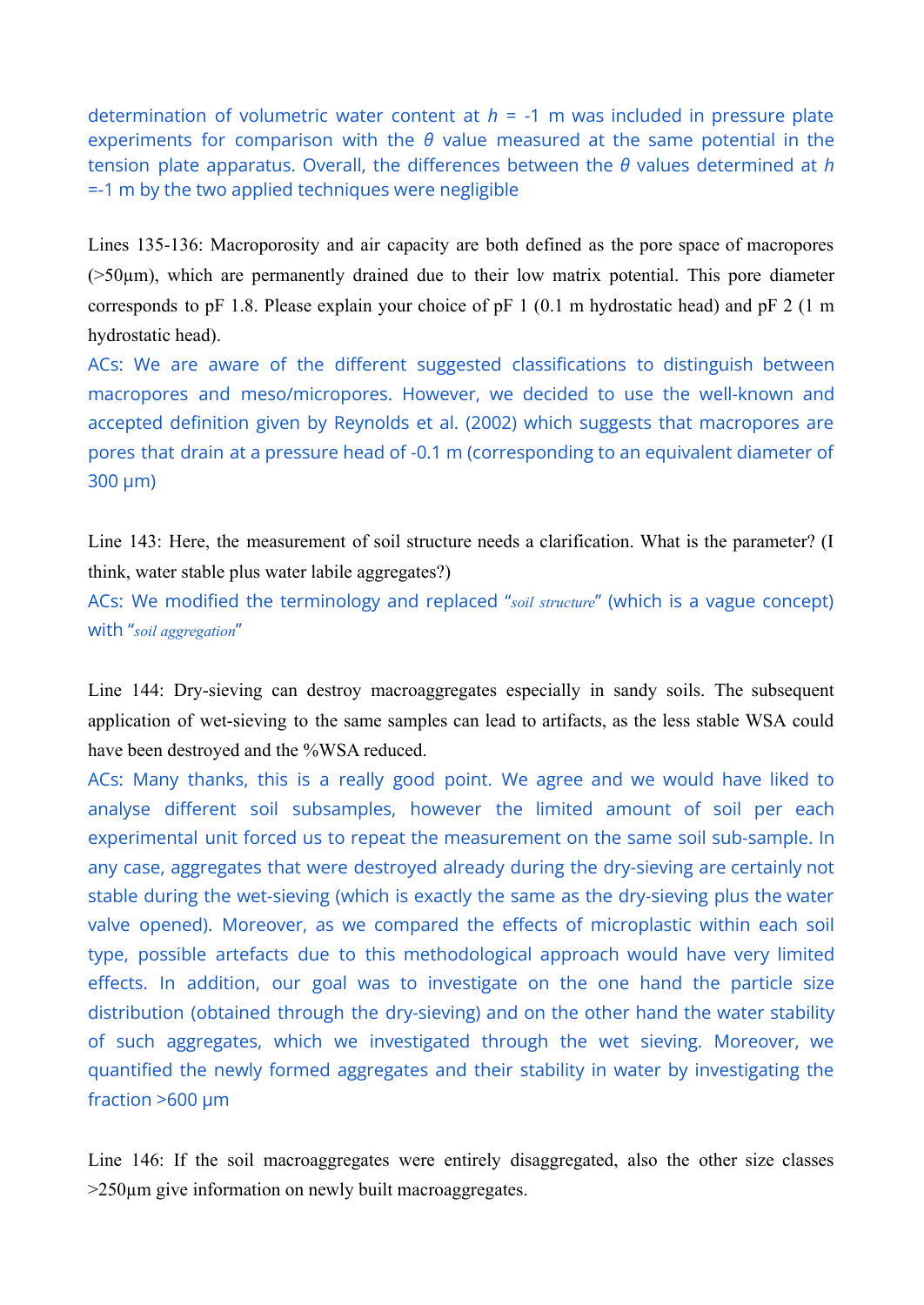ACs: We agree on the importance of this information and we have decided to add the MWD (both dry and wet) in the "*Results*" section and the aggregate classes (both dry and wet) in the "*Supporting Information*"

Line 154: The WSNFA(%) is a tricky parameter. The oberserved increase of WSNFA(%), that comes along with the decrease of NFA(%), can be caused by both, the increase of WSA or a loss of water labile aggregates (WLA) faster than the loss of WSA. The different implications of these two cases should be clearly discussed. Please also reconsider your choice for the WSNFA indicator. ACs: We have already clarified this point in a reply to a comment from the Referee #1 as follows: "*We agree with both Referees and we decided to remove the "stability indices" calculated on both new-formed aggregates (WSNFA(%) ) and MWD (Sindex). We are now aware that those indices could have led to misinterpretation. We decided to report data obtained with both dry sieving and wet sieving (now Fig. 5 and 6) and added the references about the percentage of newly formed aggregates and MWD*"

Equations (1), (5) and (7): Why  $.A''$  and  $.P''$  for weight instead of m? ACs: We changed the "A" and "P" with "W" (weight)

Equation (6): Please explain the additional information given by the S index. ACs: Please, see response above (see response to: Line 154) about S index

Line  $169$ : Why  $\Gamma$ herefore,  $\ldots$  "? ACs: Thanks. "Therefore" was deleted

Line 200: It might be helpful to add that 33.4.mm h-1 is a heavy rain event.

ACs: Rainfall intensity of 33 mm  $h^{-1}$  is common in our environment and not particularly heavy. Therefore, we preferred to not modify the text.

## Results

Additional Table: What do you think about an additional table containing the trends of all measured soil properties in both experiments?

ACs: Many thanks for this good suggestion. We added the MWD (both dry and wet) in the "*Results*" section and the aggregate classes (both dry and wet) in the "*supporting information*"

In general: Is the degree of aggregation after six months within the control samples similar to the degree of aggregation observed in the field? If not, there might be further development of soil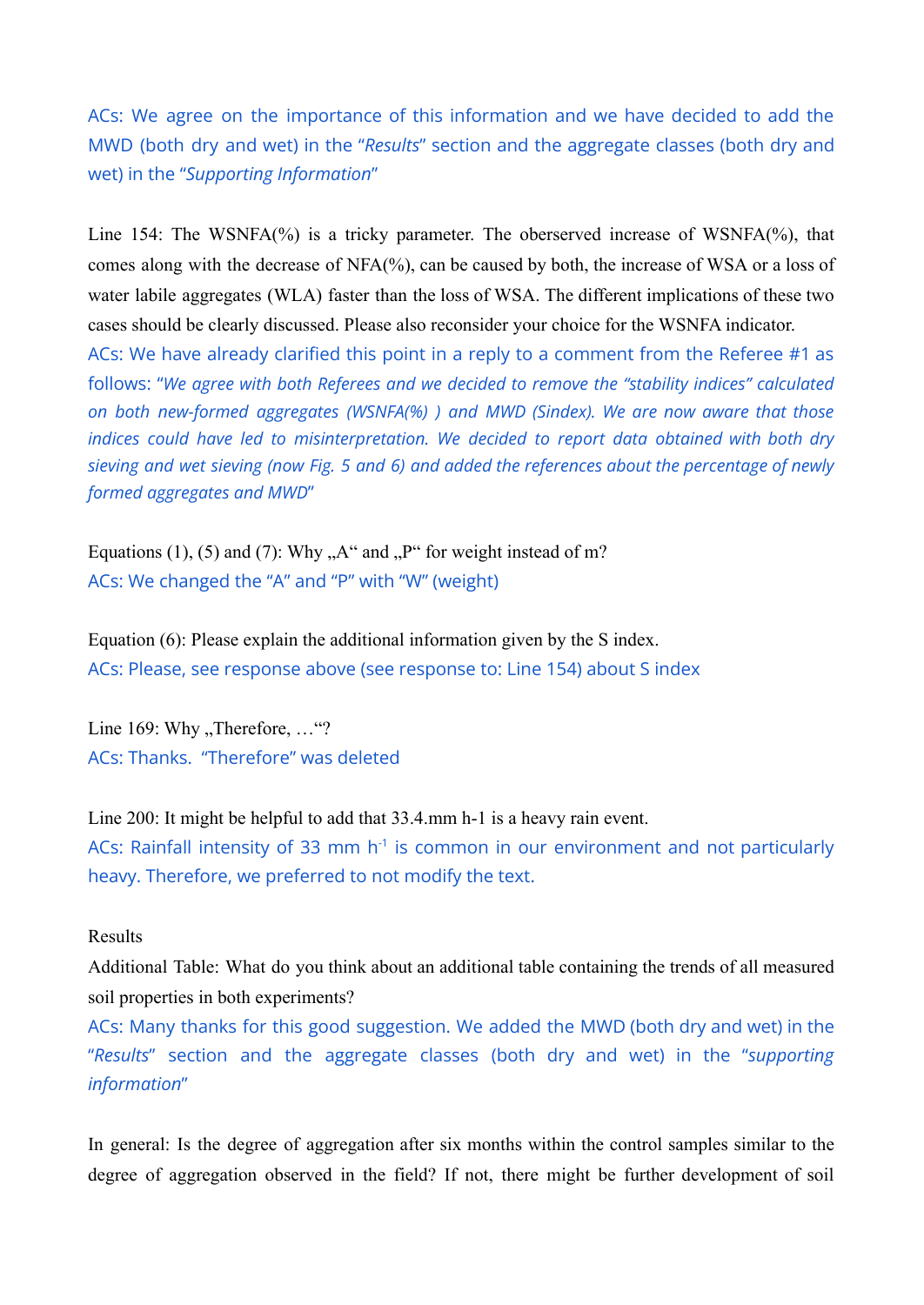structure. Please consider that in MP samples, due to the short term approach, a delayed development of soil structure towards uncontaminated samples cannot be excluded by the experiments. This is important for assessing the environmental risk.

ACs: We evaluated the effects of microplastics after an incubation period of about 6 months (which, to our knowledge, is already one of the longest experiments in the literature currently available). We are aware that the effects of microplastics could change over time and that it would be necessary to conduct studies even with longer incubation times (months and even years)

# Discussion

In general: The relation between soil texture, soil structure and the influence of MP on aggregation and water holding capacity on the one hand and between the results of the first and second experiment on the other hand are only sparsely discussed by the authors. Starting with a clear-cut hypothesis, the observed alterations should be discussed in terms of their consistency. E.g., the loss of total aggregation in the sandy soil comes along with a loss of macroporosity/air capacity and an increase of water holding capacity, which increases the ratio of percolation to surface runoff and, thus, reduces erosion. What about the more loamy soils? What could be the effect on the landscape scale?

ACs: Many thanks for this comment. We agree with the reviewer. We tried to put all the results in a single frame that establishes a link between structural, hydrological and erosion data. We added the following paragraphs: "*The data therefore showed that contamination with* polyester MP fibers modified only a little and not for all soils the soil hydrological behaviour (rainfall partition into surface runoff and percolation) but it affected the soil erosion phenomena. Even this influence was moderate or even negligible when the soil was inherently little erodible. Instead, it became appreciable in those cases in which the erosion *phenomena were noticeable.*

At the end of the rainfall experiment, we observed differences between the Ctr and MP runoff plots at the soil surface. In the plots of the Ctr treatment, micro-rills oriented parallel to the slope appeared during the rainfall-runoff event, especially in the contact zone between the soil and the box walls, or small cracks developed soon after rainfall, depending on the soil type (Fig. 9). Instead, neither micro-rills nor cracks were ever detected in the runoff plots of the MP treatment. Therefore, it seems that the polyester MP fibers performed a soil particle binding action, possibly microbially-mediated, that likely induced a decrease of soil erodibility. This decrease was not suggested by the sieving *experiment, probably because mechanical impact of sieving cannot be considered equivalent to the impact of the raindrops (Fox & Le [Bissonnais,](https://www.zotero.org/google-docs/?1cqSpG) 1998; Loch, 1994).*

The smoothness of the rills that appeared close to the walls of the box implied less resistance to flow and hence a higher flow velocity. Moreover, the soil surface after rainfall generally appeared smoother in the Ctr plots than the MP plots and, especially in the darker soil, the polyester MP fibers were noted to form a diffuse fluff on the soil surface by the end of the experiment (Fig.9). Therefore, polyester MP fibers appeared to generally induce a greater resistance of the soil to flow tractive forces. An additional possible reason for the observed results was that these fibers were exposed to some degree as a consequence of erosion during the early stage of the experiment but they remained entrapped by the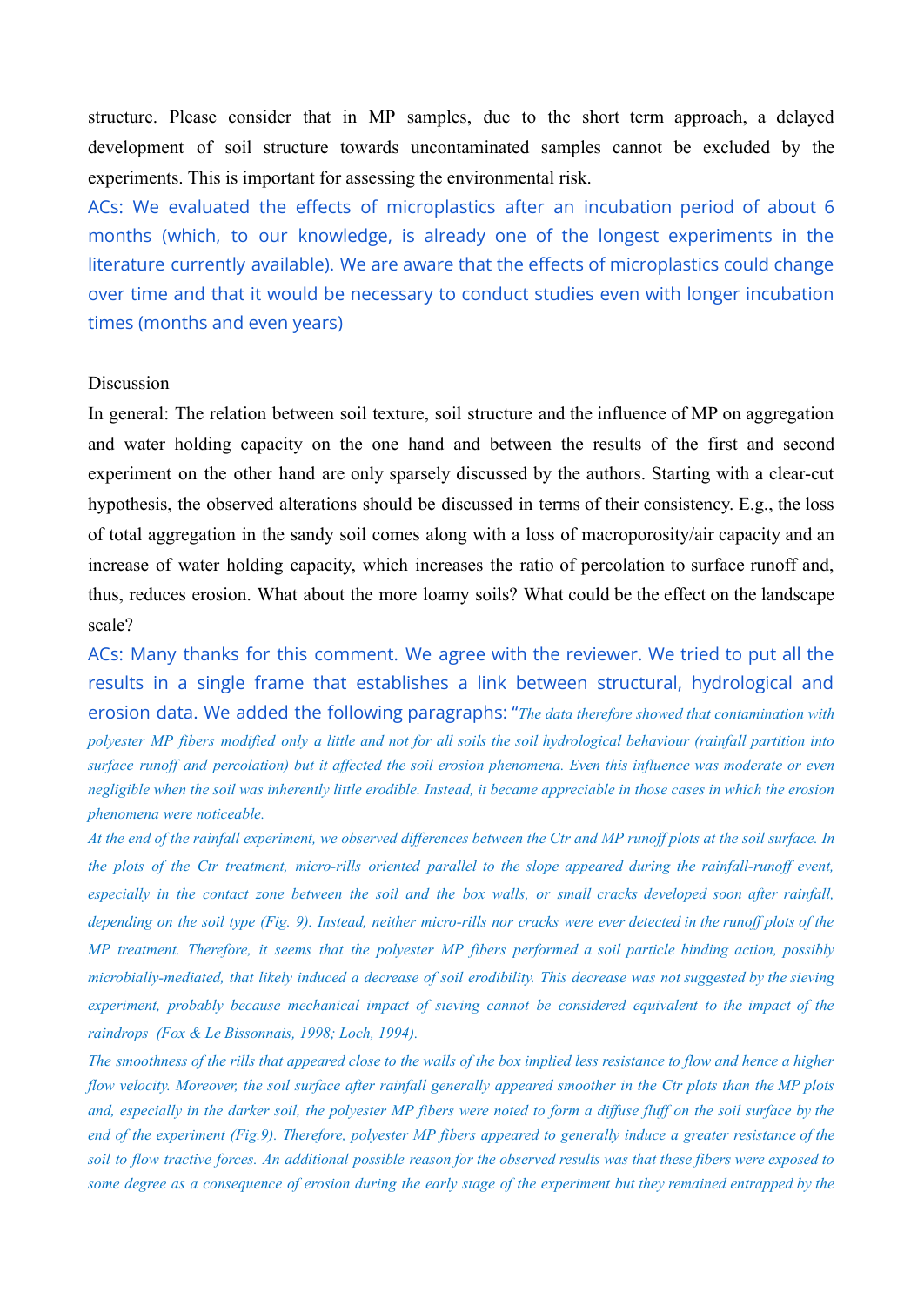subsoil. Therefore, the soil surface of the MP plots appeared to have an additional micro-roughness compared to the Ctr plots. Consequently, flow velocity and sediment transport capacity were likely greater in the Ctr plots than the MP ones [\(G.-H.](https://www.zotero.org/google-docs/?SJa1Ra) Zhang et al., 2011). Perhaps, the fluff formed by the exposed fibers also contributed to limit rainfall *detachment, acting as a mulch*."

Line 289-290 and 292-293: The Entisol (Ls2) shows alterations very similar to the Vertisol (Lt2). Although both soils differ in their clay content, they are loams, that have a tendency to build stronger soil aggregates. In contrast, the Alfisol (Slu) has a low clay content. Sandy soils do not aggregate very well. Perhaps the explanation of the effects rather benefits from this distinction then from putting Entisol and Alfisol into one class.

ACs: Perhaps some similarities can be detected between two soil groups for some properties but not for others. We avoided to gather the two soils together due to a recognition that soil texture does not play a central role on the observed properties and processes

Line 306-307: Why should MP, that is occluded within microaggregates, reduce their ability to bond with other microaggregates?

ACs: Zhang and Liu (2018) (already cited in the manuscript) found a higher amount of MP into the microaggregates rather than into the macroaggregates; and they state: "*According to the model of soil aggregation described by Edwards and Bremner (1967) and Tisdall and Oades (1982), this result suggests that the fibers-enriched micro-aggregate could not be favorably bound into the macro-aggregate (N0.25 mm).*". This is an hypothesis which can help us to explain our results and we decided to include it in our manuscript

Line 343: Is there a possibility that microplastics prevent soil erosion without having a positive effect on the aggregate structure, e.g. by simply lying around in the way of the runoff? ACs: Many thanks for this really good point. We improved the interpretation of our results in the revised version of the manuscript. We included those aspects in the above response (see response to "*Discussion*" in general) with the modified paragraphs

# Conclusion

From my point of view, the conclusion should contain considerations about the effects on the landscape scale (because we have contaminated the whole world with microplastics), long term effects and the role of lower MP concentrations (because common concentrations are some orders of magnitude below the applied 0.5 % w/w, <https://soil.copernicus.org/articles/6/649/2020/>).

ACs: Many thanks for this comment. We added the following sentence: "*Although the current MP contamination level in agroecosystems is some orders of magnitude below the concentration applied in our* experiment, in some areas, it is steadily increasing (Büks & [Kaupenjohann,](https://www.zotero.org/google-docs/?o4zHKu) 2020); therefore it is of key importance to